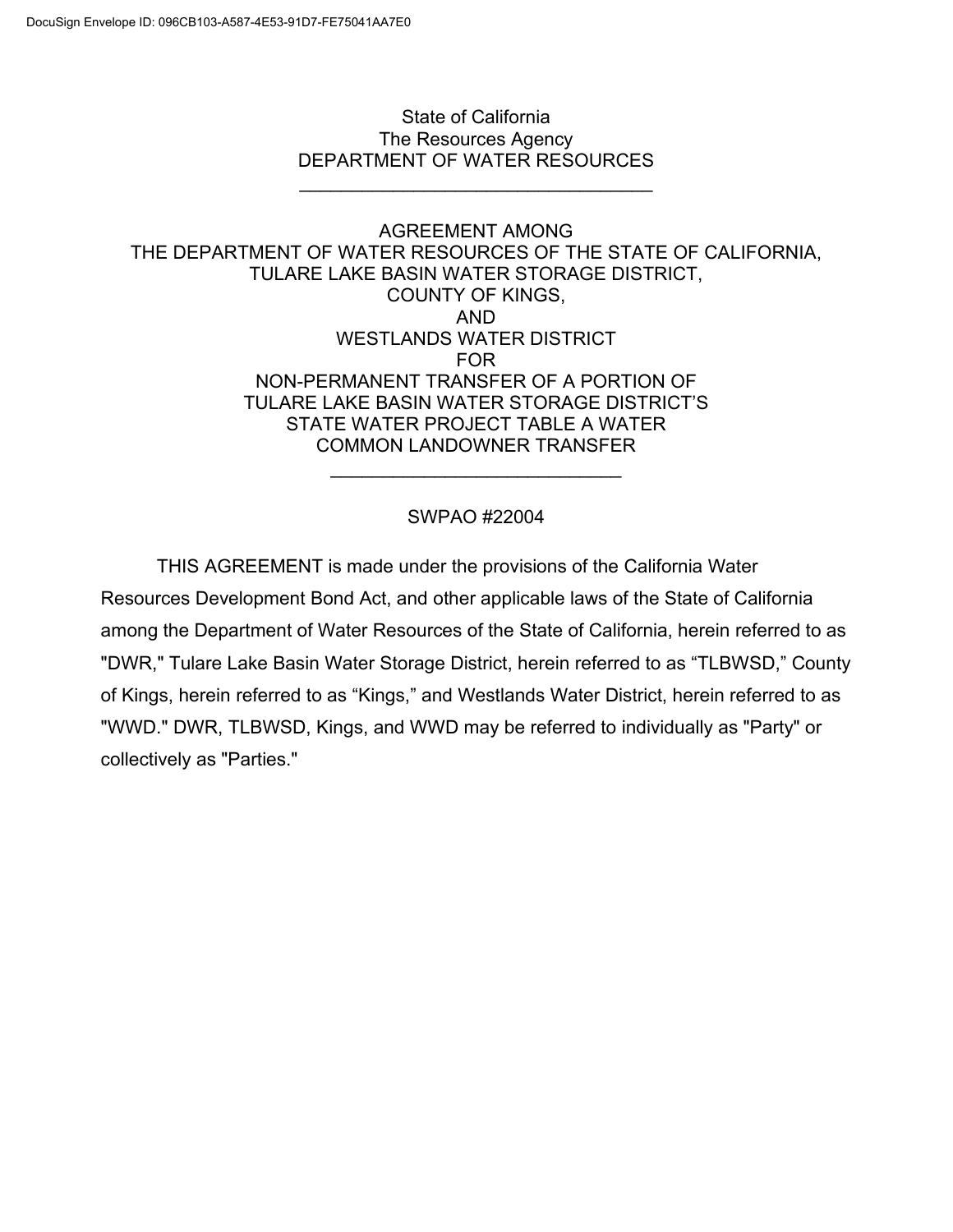# **RECITALS**

- A. DWR and TLBWSD have entered into a water supply contract, dated December 20, 1963, as subsequently amended, providing that DWR shall supply certain quantities of water to TLBWSD, providing that TLBWSD shall make certain payments to DWR, and setting forth the terms and conditions of such supply and payment (hereinafter the "TLBWSD Water Supply Contract").
- B. DWR and Kings have entered into a water supply contract, dated August 1, 1967, as subsequently amended, providing that DWR shall supply certain quantities of water to Kings, providing that Kings shall make certain payments to DWR, and setting forth the terms and conditions of such supply and payment (hereinafter "Kings Water Supply Contract").
- C. TLBWSD has requested DWR's approval for a non-permanent transfer of up to 4,500 acre-feet of TLBWSD's approved 2022 State Water Project (SWP) Table A water (TLBWSD's 2022 Table A Water) to Kings. The request was made on behalf of landowner Westlake Farms Incorporated, who farms in both TLBWSD's and Kings' service areas. Westlake Farms Incorporated will use the transferred water to better manage its water supplies. TLBWSD's 2022 Table A Water will be delivered to Kings through WWD's turnout(s) in Reach 7 of the California Aqueduct for use on lands within the Kings County portion of WWD's service area which is within the SWP place of use.
- D. TLBWSD and Kings confirm that the non-permanent Table A transfer satisfies the criteria in Article 57(d) and Article 57(g) of TLBWSD's and Kings' respective Water Supply Contract and have provided supporting documentation to DWR demonstrating compliance, which DWR has reviewed in approving the transfer request.
- E. TLBWSD, as the lead agency, has determined that the transfer of water to Kings under this Agreement is categorically exempt from the California Environmental Quality Act (CEQA) and filed a Notice of Exemption (NOE) with the State Clearinghouse on February 22, 2022. DWR, as the responsible agency, has determined that this activity is exempt from CEQA and will file an NOE based on the CEQA Guidelines Section 15301 (existing facilities) with the State Clearinghouse upon execution of this Agreement.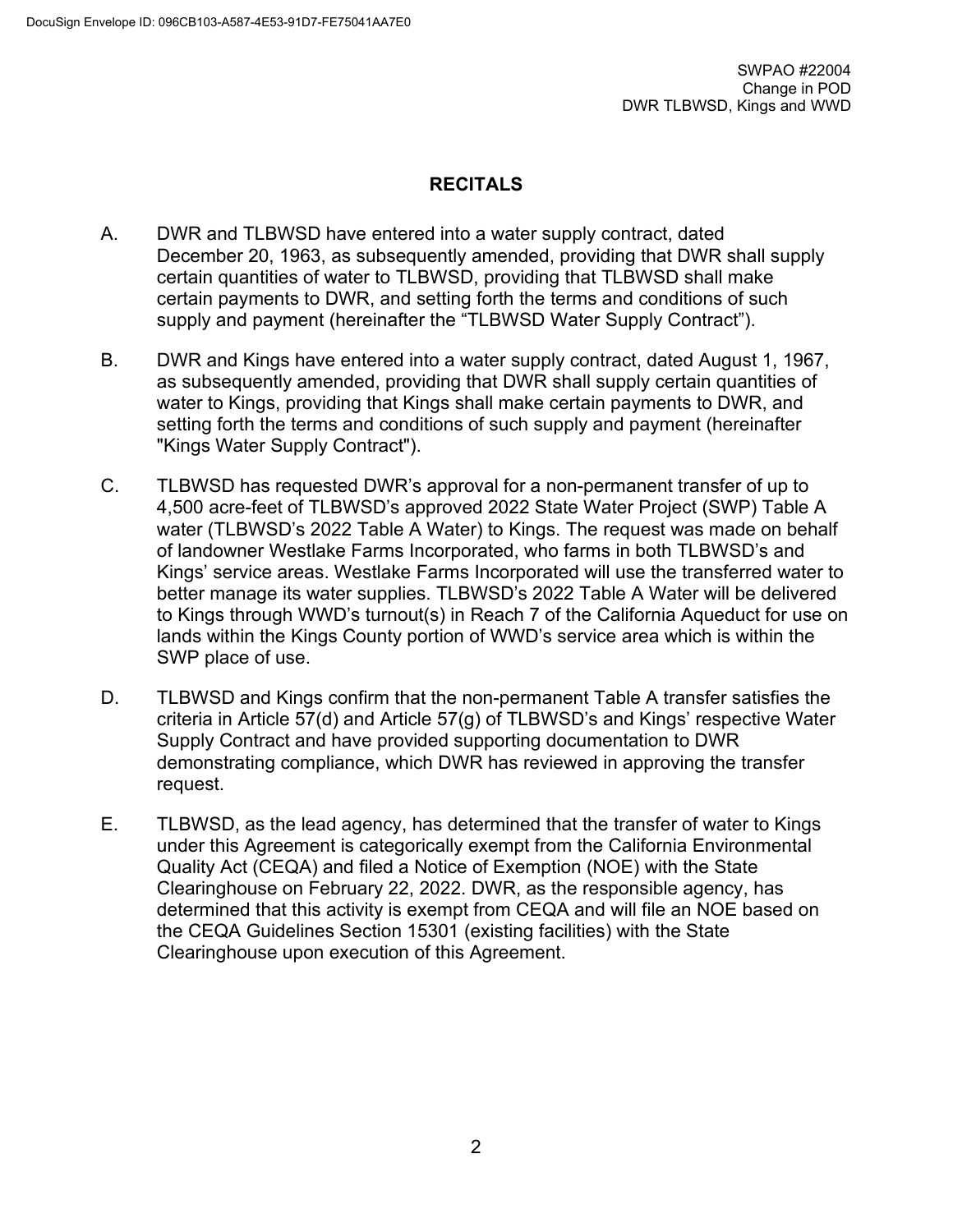# **AGREEMENT**

DWR approves the non-permanent Table A transfer of up to 4,500 acre-feet of TLBWSD's 2022 Table A Water to Kings, subject to the following terms and conditions:

## **TERM**

1. This Agreement shall become effective upon execution by all Parties and shall terminate on December 31, 2022, or upon final payments to DWR of all costs attributable to this Agreement, whichever occurs later. However, the liability, hold harmless and indemnification obligations in this Agreement shall remain in effect until the expiration of the applicable statute of limitations, or until any claim or litigation concerning this Agreement asserted to DWR, TLBWSD, or WWD within the applicable statute of limitations is finally resolved, whichever occurs later.

## **UNIQUENESS OF AGREEMENT**

2. DWR's approval under this Agreement to transfer up to 4,500 acre-feet of TLBWSD's 2022 Table A Water to Kings is unique and shall not be considered a precedent for future agreements or DWR activities.

#### **WATER DELIVERY OF TLBWSD'S 2022 TABLE A WATER TO COUNTY OF KINGS**

- 3. DWR shall deliver up to 4,500 acre-feet of TLBWSD's 2022 Table A water, previously scheduled for delivery to TLBWSD's service area, to Kings through WWD's turnout(s) at Reach 7 of the California Aqueduct. Water delivered to Kings under this Agreement will be considered part of TLBWSD's allocated 2022 Table A water, as though it were delivered to TLBWSD's service area.
- 4. In any given year, the amount of TLBWSD's Table A Water transferred under this Agreement and any other transfer or exchange agreement, plus the amount of TLBWSD's Table A Water delivered to TLBWSD or stored outside of TLBWSD's service area under Article 56 of TLBWSD's Water Supply Contract, shall not exceed TLBWSD's approved Table A amount for that year.

# **USE OF CALIFORNIA AQUEDUCT CAPACITY**

5. Delivery of water under this Agreement shall be in accordance with a schedule that has been reviewed and approved by DWR under applicable provisions of TLBWSD's, and/or Kings' respective Water Supply Contract. Article 12(f) of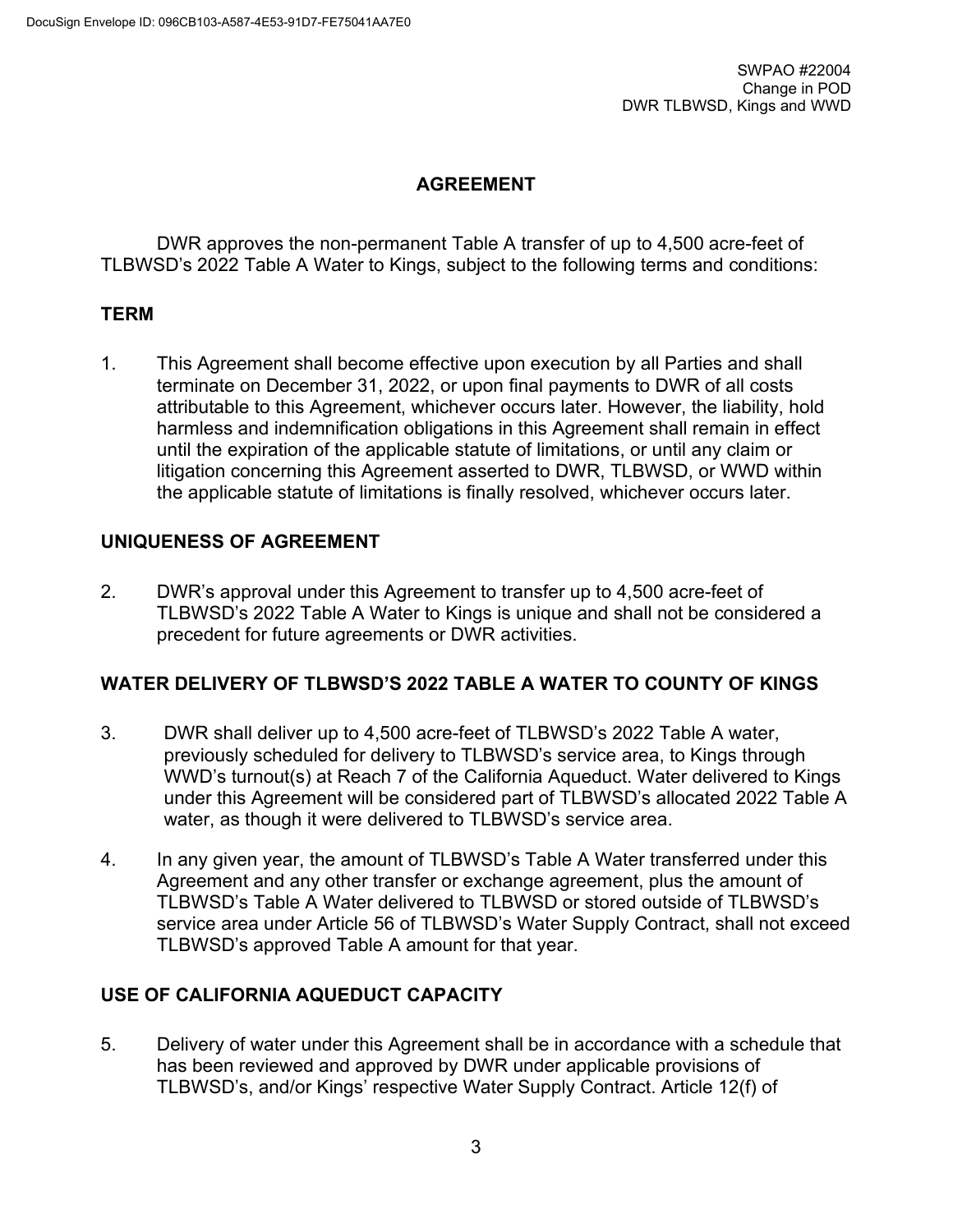TLBWSD's and Kings' Water Supply Contract shall govern the priority for delivery of such water.

## **USE OF TLBWSD'S TABLE A WATER**

6. TLBWSD's Table A water delivered to Kings' service area under this Agreement shall not be sold or used outside Kings' service area which is within the SWP place of use.

# **APPROVALS**

7. The delivery of water under this Agreement shall be contingent upon, and subject to, any necessary approvals and shall be governed by the terms and conditions of such approvals and any other applicable legal requirements. TLBWSD, Kings, and WWD shall be responsible for complying with all applicable legal requirements and for securing any required consent, approvals, permits, or orders. TLBWSD, Kings, and WWD shall furnish to DWR copies of all approvals and agreements required for the delivery of water under this Agreement.

# **DELIVERY OF TLBWSD'S TABLE A WATER TO COUNTY OF KINGS**

- 8. The delivery of water to Kings under this Agreement shall be in accordance with schedules reviewed and approved by DWR. DWR's approval is dependent upon the times and amounts of the delivery and the overall delivery capability of the SWP. DWR shall not be obligated to deliver the water at times when such delivery would adversely impact SWP operations, facilities, or other SWP contractors.
- 9. The sum of deliveries scheduled to Kings under this Agreement, plus scheduled Kings SWP water deliveries, plus deliveries to Kings under any other agreements, shall not exceed the quantities on which the Proportionate Use-of-Facilities factors are based under Kings' Water Supply Contract with DWR unless DWR determines that deliveries will not adversely impact SWP operations, facilities, or other SWP contractors.

# **WATER DELIVERY SCHEDULES**

10. All water delivery schedules and revisions shall be in accordance with Article 12 of TLBWSD's and Kings' respective Water Supply Contract with DWR.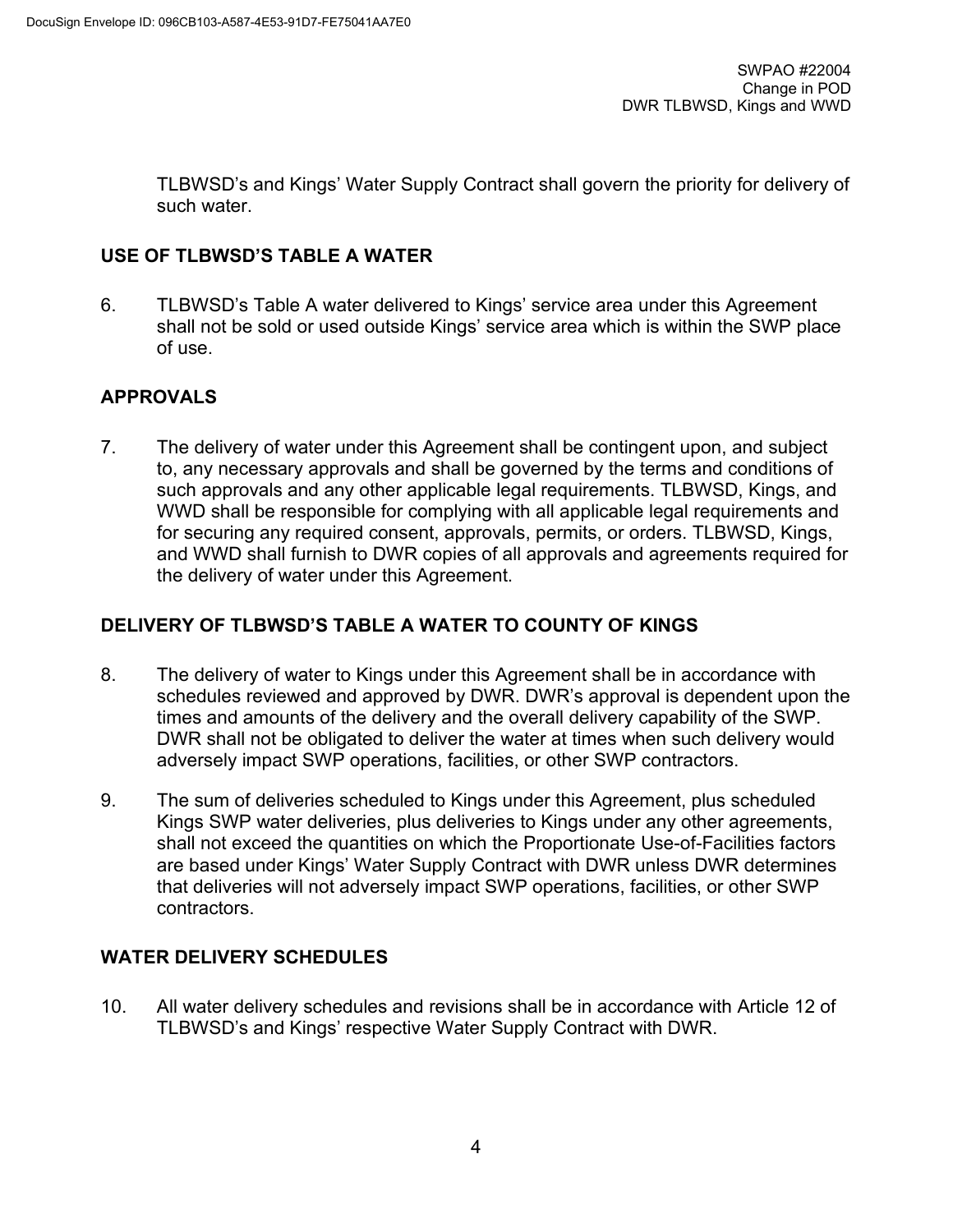- 11. WWD may propose modifications to the proposed schedule for the delivery of TLBWSD's water under this Agreement if, on the basis of a with and without analysis, WWD determines that such deliveries would adversely impact WWD's finances, water supply or operations, and TLBWSD does not agree to mitigate for such impacts. The base case (without analysis) shall be those conditions estimated to occur in the absence of deliveries to WWD. The WWD analysis is a matter involving WWD and TLBWSD, not DWR. DWR is not liable to TLBWSD for the determinations WWD makes under this paragraph. DWR is not asserting the validity of WWD's analysis, nor is it to be held liable by TLBWSD for any actions resulting from WWD's analysis.
- 12. In coordination with Kings, TLBWSD shall submit monthly water delivery schedules and revised monthly schedules, if any, for approval to Project Water Management ("PWM") Office, Water Deliveries Section, indicating timing and point of delivery requested under this Agreement with reference to SWPAO #22004. Monthly schedules shall be sent by electronic mail to SWPSWDS@water.ca.gov.
- 13. In coordination with Kings, TLBWSD shall send weekly water schedules, indicating timing and point of delivery requested with reference to SWPAO #22004, by electronic mail by 10:00 am, Wednesday, for the following week, Monday through Sundays, to the following:
	- a. State Water Project Operations Control Office Water Management Branch [Water\\_deliv\\_sched@water.ca.gov](mailto:Water_deliv_sched@water.ca.gov) Attention: Manager, Water Management Branch
	- b. State Water Project Operations Control Office Power Management and Optimization Branch [POCOptimization@water.ca.gov](mailto:POCOptimization@water.ca.gov) Attention: Manager, Power Management and Optimization Branch
	- c. State Water Project Operations Control Office Pre-Scheduling Section [Presched@water.ca.gov](mailto:Presched@water.ca.gov) Attention: Manager, Pre-Scheduling Section
	- d. State Water Project Operations Control Office Regulatory Compliance and Reporting Branch OCO car reprt@water.ca.gov PHONE (916) 574-2677 Attention: Manager, Reports Section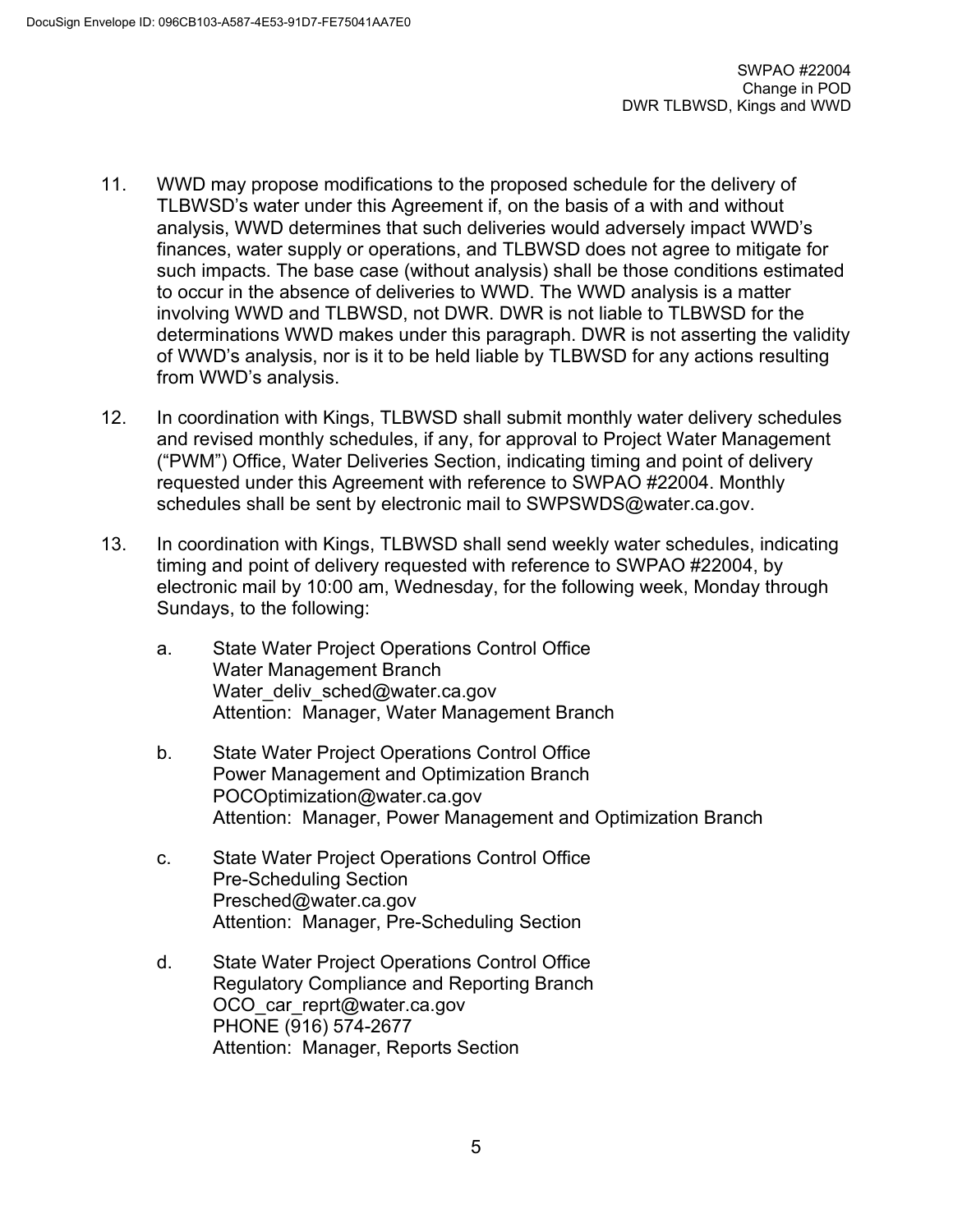e. San Joaquin Field Division Water Operation Section SJFDwaterschedule@water.ca.gov Attention: Manager, Water Operation Section

## **WATER DELIVERY RECORDS**

14. DWR will maintain monthly records documenting the delivery of TLBWSD's Table A water to Kings under this Agreement for use in Kings' service area.

## **CHARGES**

- 15. TLBWSD shall pay to DWR the following charges for water delivered under this Agreement, including all future adjustments, which shall be calculated in the same manner as charges are calculated for Table A water deliveries and shall be in accordance with the provisions of TLBWSD's Water Supply Contract.
- 16. TLBWSD shall pay to DWR the Variable Operation, Maintenance, Power, and Replacement Component of the Transportation Charge and the Off-Aqueduct Power Facilities Cost that is in effect for each acre-foot of water delivered from the Delta to the point of delivery at WWD's turnout(s).
- 17. In addition to the charges identified above, TLBWSD agrees to pay to DWR any additional identified demonstrable increase in costs that would otherwise be borne by DWR or by the SWP contractors not signatory to this Agreement as a result of DWR providing service under this Agreement.
- 18. All payments under this Agreement not covered under TLBWSD's respective Water Supply Contracts with DWR shall be due 30 days after the date of DWR's billing. DWR shall charge interest if payments are delinquent by more than 30 days. TLBWSD shall pay to DWR accrued interest on these overdue payments at the rate of one percent per month from the due date to the date of payment.

#### **NO IMPACT**

19. This Agreement shall not be administered or interpreted in any way that would cause adverse impacts to SWP approved Table A water or to any other SWP approved water allocations, water deliveries, or SWP operations or facilities. This Agreement shall not impact the financial integrity of the SWP and shall not harm other SWP contractors not participating in this Agreement. TLBWSD, Kings, and WWD shall be responsible, jointly and severally, as determined by DWR, for any adverse impacts that may result from water deliveries under this Agreement. If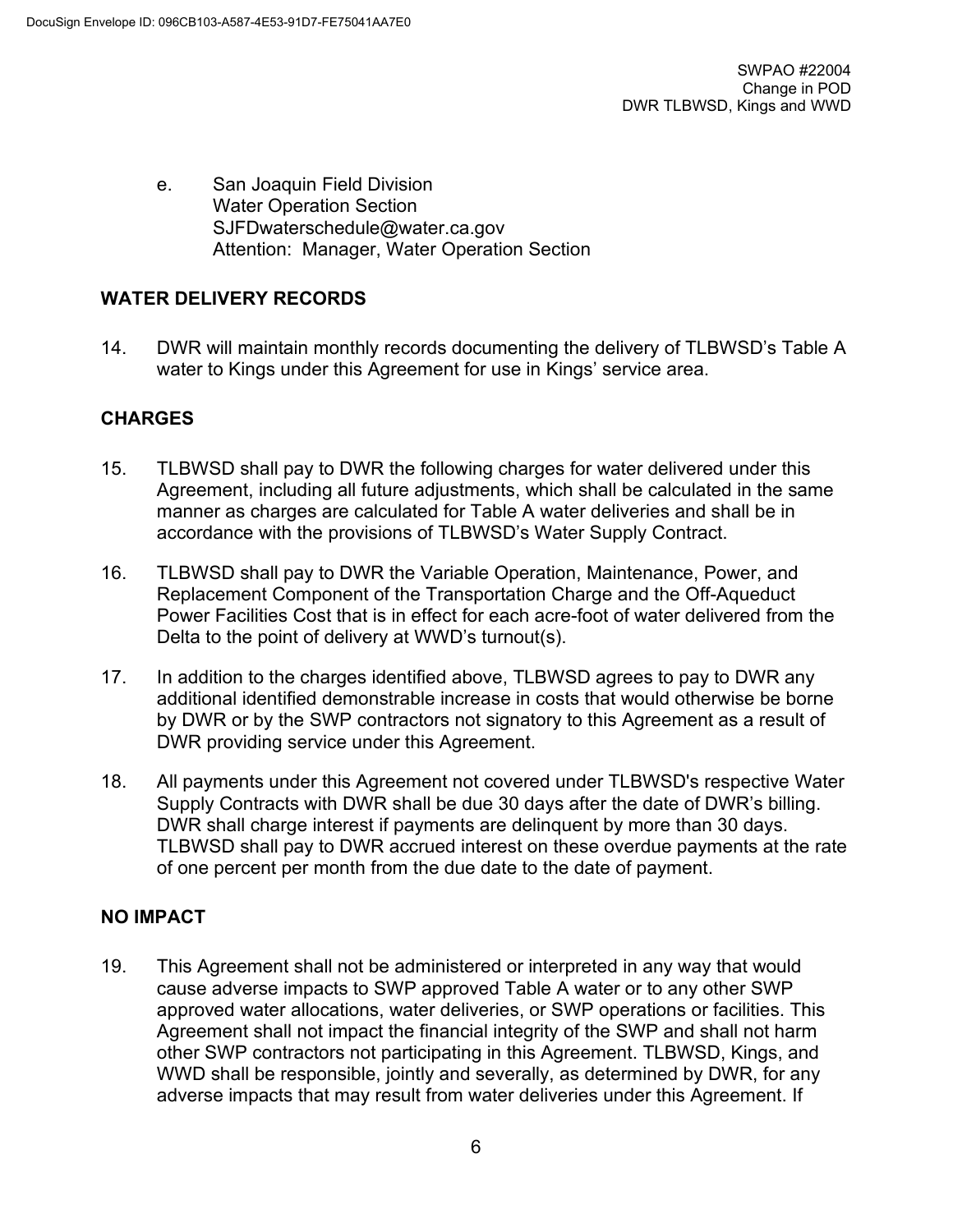DWR determines that delivery under this Agreement results in unavoidable adverse impacts to the SWP or other SWP contractors not participating in this Agreement, DWR retains the right to review and reconsider its approval under this Agreement.

# **LIABILITY**

- 20. DWR is not responsible for the use, effects, or disposal of water under this Agreement once the water is delivered to the designated turnout(s). Responsibility shall be governed by Article 13 of TLBWSD's and/or Kings' respective Water Supply Contract, as applicable, with responsibilities under the terms of that article shifting from DWR to TLBWSD and Kings when the water is delivered to the designated turnout(s).
- 21. TLBWSD, Kings, and WWD agree to defend and hold DWR, its officers, employees, and agents harmless from any direct or indirect loss, liability, lawsuits, cause of action, judgment or claim, and shall indemnify DWR, its officers, employees, and agents from all lawsuits, costs, damages, judgments, attorneys' fees, and liabilities that DWR, its officers, employees and agents incur as a result of DWR approving this Agreement or providing services under this Agreement, except to the extent resulting from the sole negligence or willful misconduct of DWR, its officers, employees, and agents.
- 22. If uncontrollable forces preclude DWR from delivering water under this Agreement, either partially or completely, then DWR is relieved from the obligation to transfer or deliver the water to the extent that DWR is reasonably unable to complete the obligation due to the uncontrollable forces. Uncontrollable forces shall include, but are not limited to, earthquakes, fires, tornadoes, floods, and other natural or human caused disasters. TLBWSD, Kings, and WWD shall not be entitled to recover any administrative costs or other costs associated with the delivery of water under this Agreement if uncontrollable forces preclude DWR from delivering the water.

# **DISPUTE RESOLUTION**

23. In the event of dispute regarding interpretation or implementation of this Agreement, the Director of DWR or his/her authorized representative and authorized representatives of TLBWSD, Kings, and WWD, shall endeavor to resolve the dispute by meeting within 30 days after the request of a Party. If the dispute remains unresolved, the Parties shall use the services of a mutually acceptable consultant in an effort to resolve the dispute. Parties involved in the dispute shall share the fees and expenses of the consultant equally. If a consultant cannot be agreed upon, or if the consultant's recommendations are not acceptable to the Parties, and unless the Parties otherwise agree, the matter may be resolved by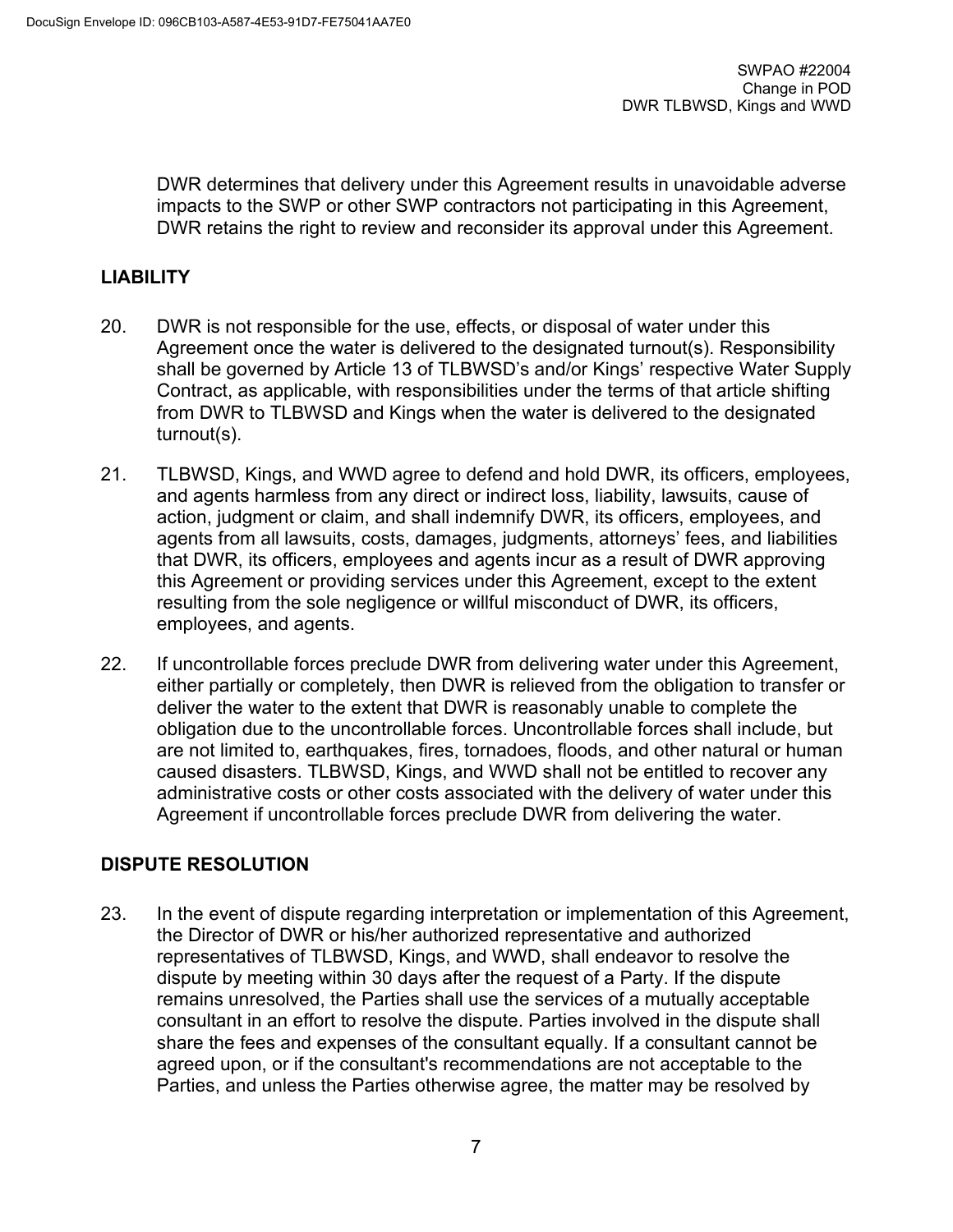litigation and any Party may, at its option, pursue any available legal remedy including, but not limited to, injunctive and other equitable relief.

## **ASSIGNMENT OF AGREEMENT**

24. Without the prior written consent of DWR, TLBWSD, Kings, and WWD, this Agreement is not assignable by TLBWSD, Kings, and WWD in whole or in part.

# **PARAGRAPH HEADINGS**

25. The paragraph headings of this Agreement are for the convenience of the Parties and shall not be considered to limit, expand, or define the contents of the respective paragraphs.

#### **OPINION AND DETERMINATION**

26. Where the terms of this Agreement provide for actions to be based upon the opinion, judgment, approval, review, or determination of any Party, such terms are to be construed as providing that such opinion, judgment, approval, review, or determination be reasonable.

#### **NO MODIFICATION OF AGREEMENT**

27. No modification of the terms and conditions of this Agreement shall be valid unless made in writing and signed by the Parties to this Agreement.

# **NO MODIFICATION OF WATER SUPPLY CONTRACT**

28. This Agreement shall not be interpreted to modify the terms or conditions of TLBWSD's and Kings' respective Water Supply Contract. Unless expressly provided herein, the terms and conditions of TLBWSD's and Kings' respective Water Supply Contract and any future amendments apply to this Agreement.

#### **SIGNATURE CLAUSE**

29. The signatories represent that they have been appropriately authorized to enter into this Agreement on behalf of the Party for whom they sign. A copy of any resolution or other documentation authorizing TLBWSD, Kings, and WWD to enter into this Agreement, if such resolution or authorization is required, shall be provided to DWR before the execution of this Agreement.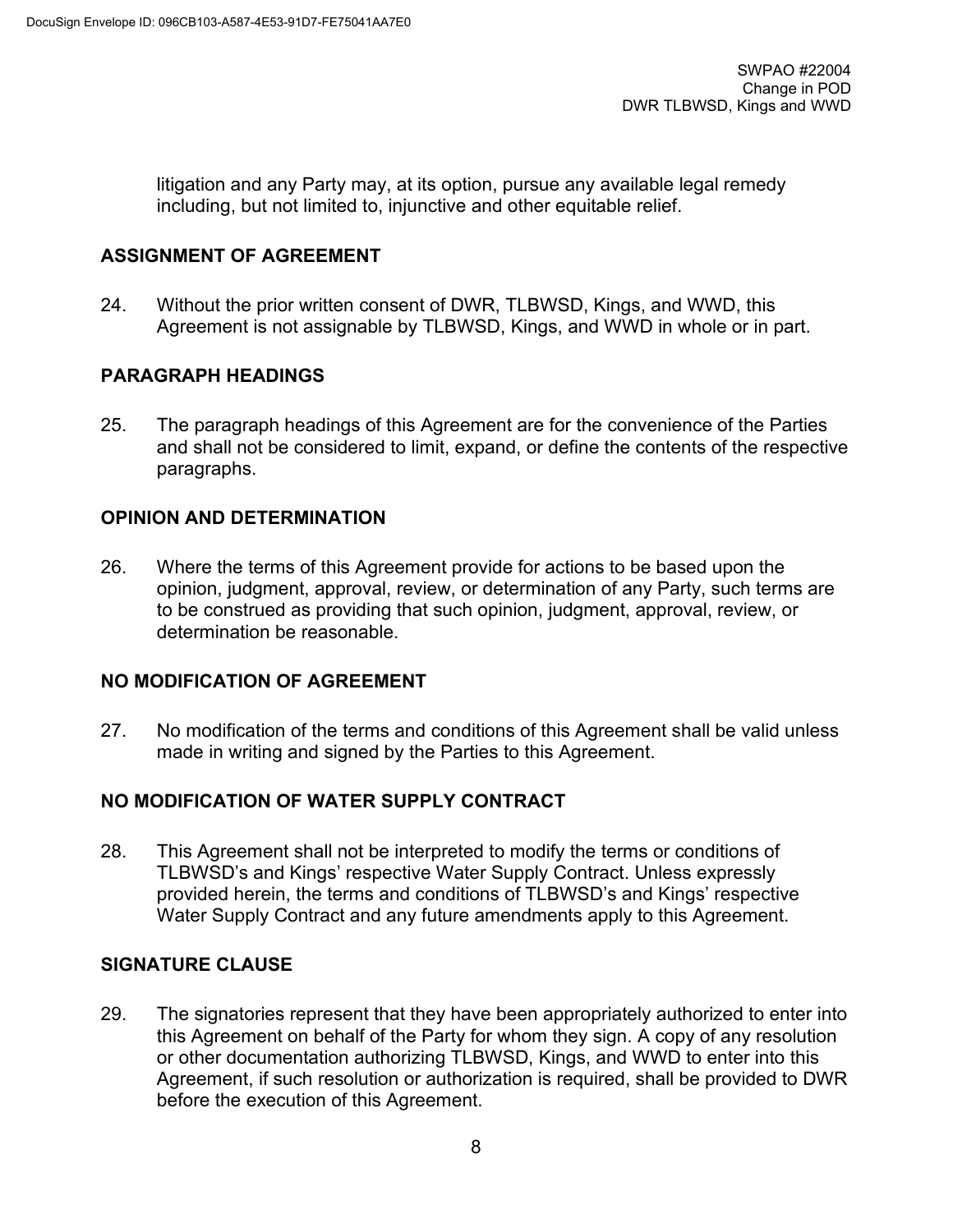#### **EXECUTION**

- 30. The Parties agree that this Agreement will be executed using DocuSign by electronic signature, which shall be considered an original signature for all purposes and shall have the same force and effect as an original signature.
- 31. All Parties will receive an executed copy of this Agreement via DocuSign after all Parties have signed.

IN WITNESS WHEREOF, the Parties hereto have entered into this Agreement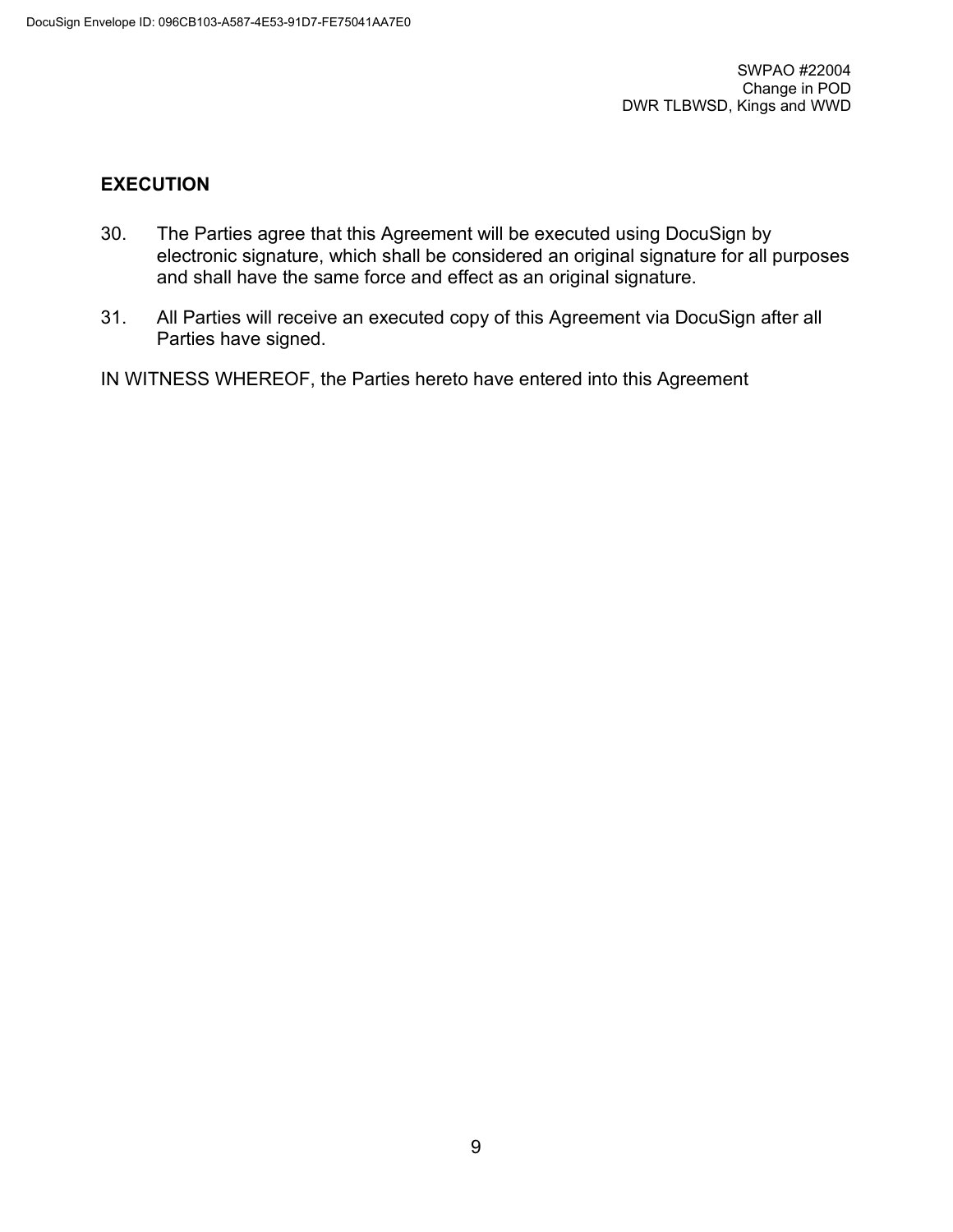| Approved as to Legal Form<br>and Sufficiency                           | STATE OF CALIFORNIA DEPARTMENT<br>OF WATER RESOURCES                                           |
|------------------------------------------------------------------------|------------------------------------------------------------------------------------------------|
|                                                                        |                                                                                                |
| $\natural$<br>Tom <i>G</i> ibson                                       | <u>John (cahigh</u>                                                                            |
| Thomas Gibson, General Counsel<br><b>Department of Water Resources</b> | John Leahigh<br><b>Water Operations Executive Manager</b><br><b>Operations and Maintenance</b> |
| 5/12/2022                                                              | 5/12/2022                                                                                      |
| Date                                                                   | Date                                                                                           |
| <b>TULARE LAKE BASIN STORAGE</b><br><b>WATER DISTRICT</b>              | <b>COUNTY OF KINGS</b>                                                                         |
| Jacob Westra                                                           | Edward Hill                                                                                    |
| Name                                                                   | Name                                                                                           |
| <b>General Manager</b>                                                 | <b>County Administrative Officer</b>                                                           |
| <b>Title</b>                                                           | <b>Title</b>                                                                                   |
|                                                                        |                                                                                                |
| 4/22/2022                                                              | 5/11/2022                                                                                      |
| Date                                                                   | Date                                                                                           |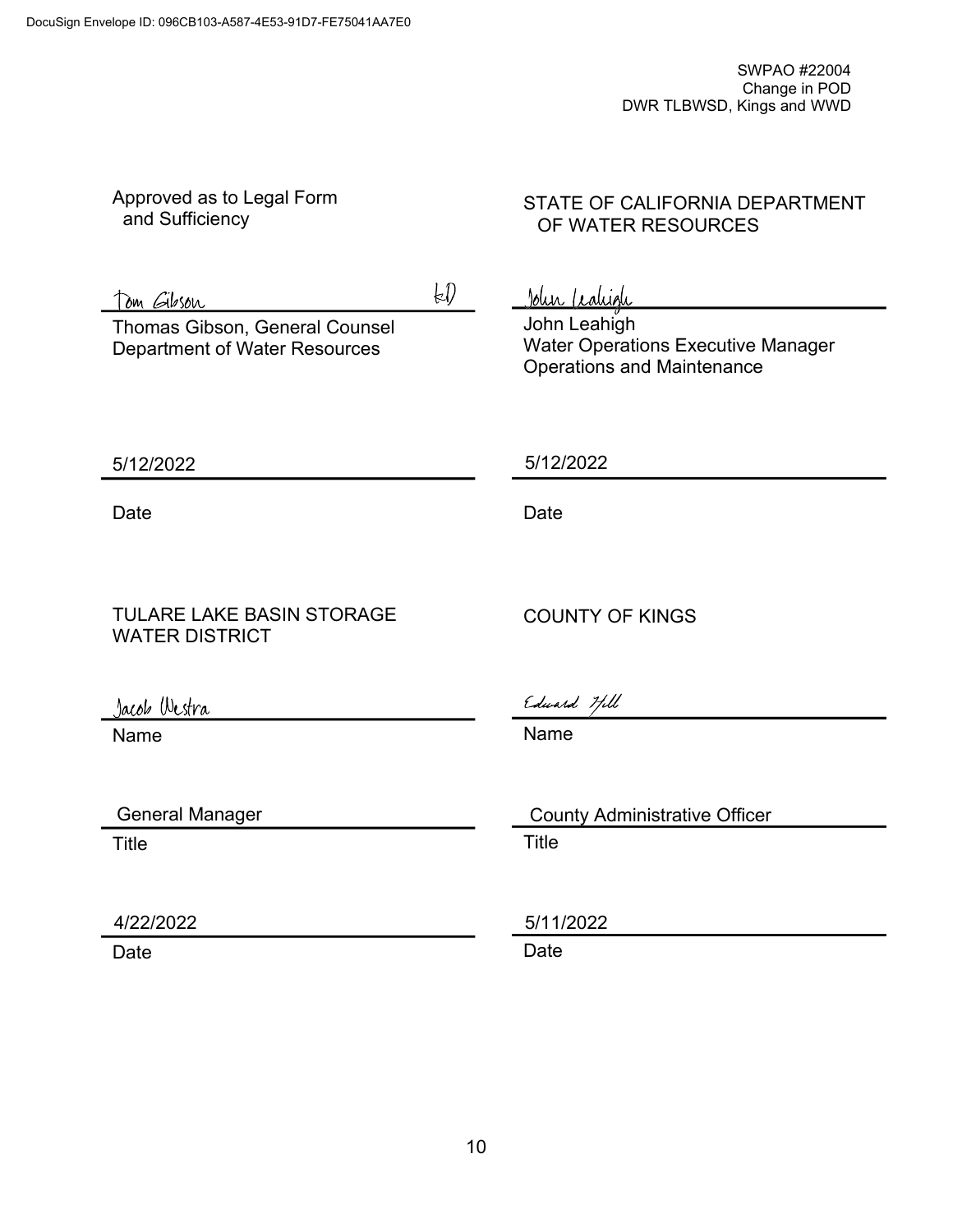# WESTLANDS WATER DISTRICT

<u> Thomas W. Birmingham</u>

Name

General Manager

Title

4/18/2022

Date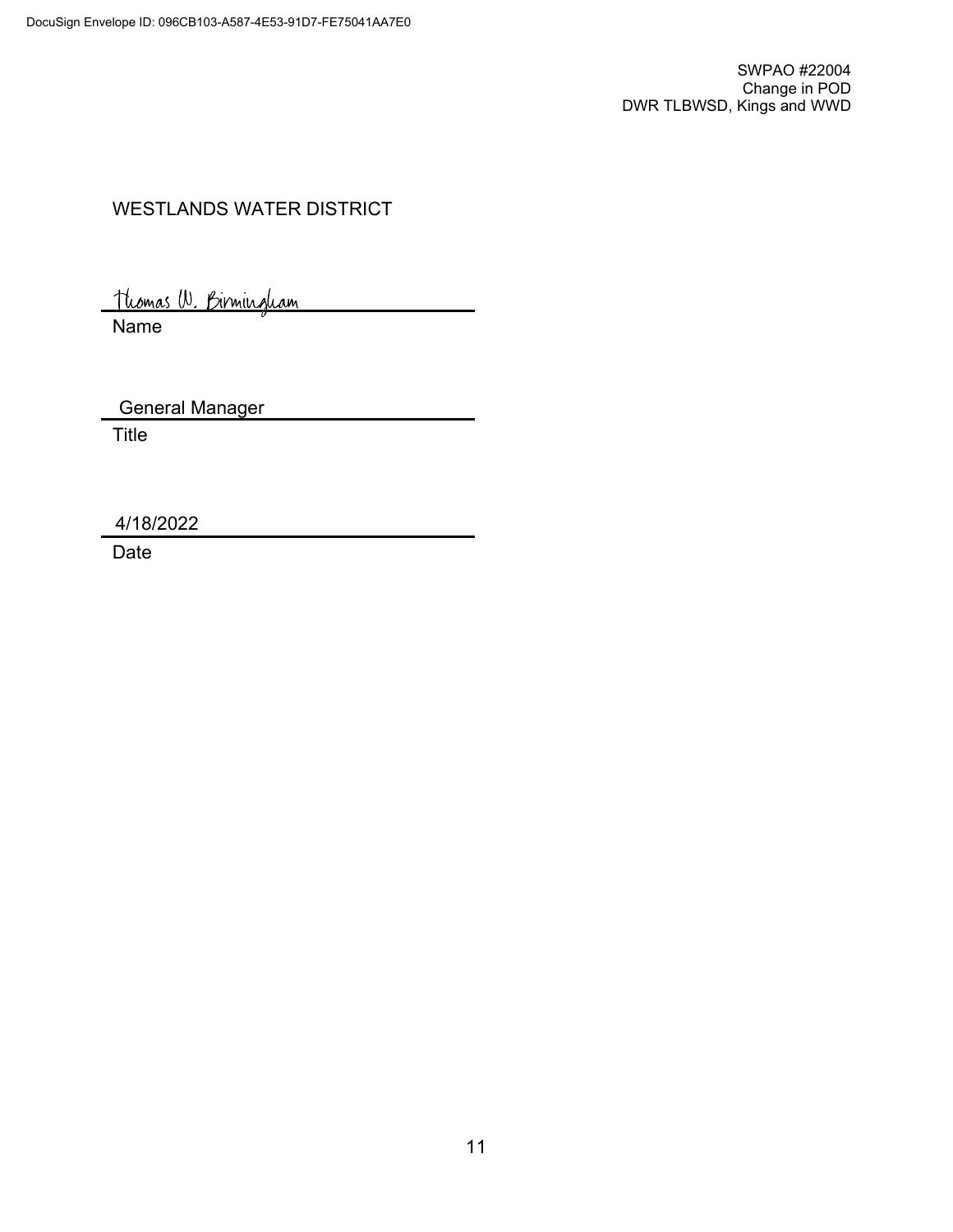#### **Certificate Of Completion**

Envelope Id: 096CB103A5874E5391D7FE75041AA7E0 Status: Completed Subject: Please DocuSign: 22004\_POD\_tlbwd\_countyofkings\_wwd.Final.pdf FormID: Source Envelope: Document Pages: 11 **Signatures: 5** Signatures: 5 Envelope Originator: Certificate Pages: 6 Initials: 1 DWR WOEM Support Staff AutoNav: Enabled EnvelopeId Stamping: Enabled Time Zone: (UTC-08:00) Pacific Time (US & Canada)

#### **Record Tracking**

Status: Original 4/18/2022 1:49:03 PM Security Appliance Status: Connected Pool: StateLocal

#### **Signer Events Signature Timestamp**

Edward Hill edward.hill@co.kings.ca.us County Administrative Officer Security Level: Email, Account Authentication<br>(None)

**Electronic Record and Signature Disclosure:**  Accepted: 4/20/2022 8:10:04 AM ID: d8af254a-d539-410b-ae6f-795660711c43

Jacob Westra jwestra@tlbwsd.com General Manager Security Level: Email, Account Authentication<br>(None)

**Electronic Record and Signature Disclosure:**  Accepted: 4/19/2022 5:54:07 PM ID: f72d157b-985d-4064-b1ce-d3ed99c16c1e

Thomas W. Birmingham tbirmingham@wwd.ca.gov General Manager Westlands Water District

Security Level: Email, Account Authentication (None)

#### **Electronic Record and Signature Disclosure:**

 Accepted: 4/18/2022 5:59:26 PM ID: de1c1421-c417-49e7-9e31-fc5d9f1a5b05

Holder: DWR WOEM Support Staff woemadmin@water.ca.gov Storage Appliance Status: Connected Pool: Department of Water Resources Location: DocuSign

Edward Hill

Signature Adoption: Pre-selected Style Signed by link sent to edward.hill@co.kings.ca.us Using IP Address: 206.78.91.54

Jacob Westra

Signature Adoption: Pre-selected Style Signed by link sent to jwestra@tlbwsd.com Using IP Address: 74.92.248.165

Sent: 4/18/2022 3:05:55 PM Viewed: 4/19/2022 5:54:07 PM Signed: 4/22/2022 8:51:09 AM

Sent: 4/18/2022 3:05:55 PM Viewed: 4/18/2022 5:59:26 PM Signed: 4/18/2022 5:59:46 PM

1416 9th Street Sacramento, CA 95814 woemadmin@water.ca.gov IP Address: 136.200.53.20

Location: DocuSign

#### Sent: 4/18/2022 3:05:54 PM Resent: 5/2/2022 2:34:38 PM Resent: 5/9/2022 10:50:59 AM Viewed: 5/9/2022 11:25:46 AM Signed: 5/11/2022 4:34:00 PM

Thomas W. Birmingham

Signature Adoption: Pre-selected Style Signed by link sent to tbirmingham@wwd.ca.gov Using IP Address: 107.77.212.234

DocuSian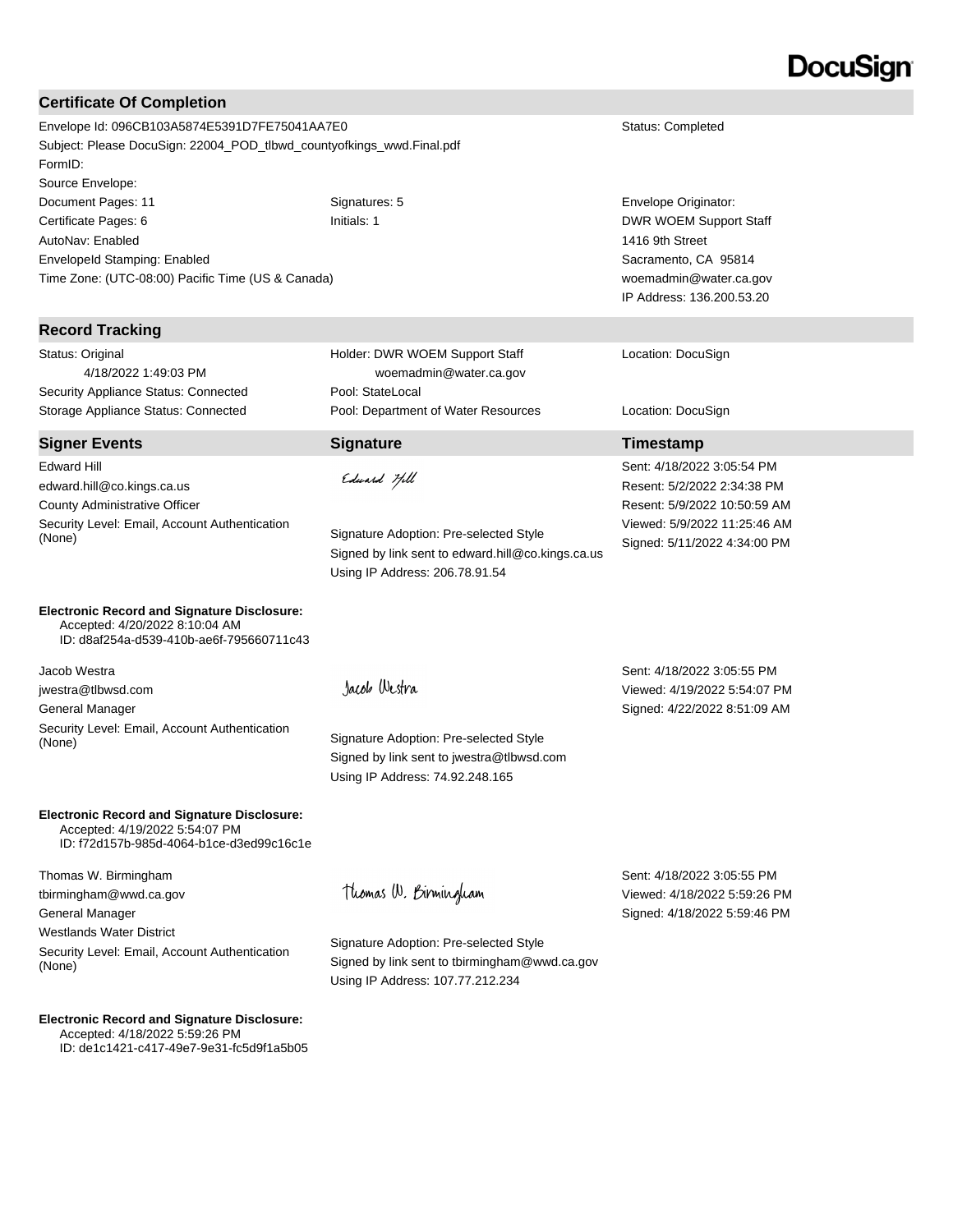| <b>Signer Events</b>                                                           | <b>Signature</b>                                     | Timestamp                     |
|--------------------------------------------------------------------------------|------------------------------------------------------|-------------------------------|
|                                                                                |                                                      |                               |
| Katerina Deaver                                                                | $\natural$                                           | Sent: 5/11/2022 4:34:01 PM    |
| katerina.deaver@water.ca.gov                                                   |                                                      | Viewed: 5/12/2022 8:39:56 AM  |
| Department of Water Resources<br>Security Level: Email, Account Authentication |                                                      | Signed: 5/12/2022 8:42:27 AM  |
| (None)                                                                         | Signature Adoption: Pre-selected Style               |                               |
|                                                                                | Signed by link sent to katerina.deaver@water.ca.gov  |                               |
|                                                                                | Using IP Address: 136.200.53.18                      |                               |
| <b>Electronic Record and Signature Disclosure:</b><br>Not Offered via DocuSign |                                                      |                               |
| Laura Boosalis                                                                 |                                                      | Sent: 5/12/2022 8:42:29 AM    |
| laura.boosalis@water.ca.gov                                                    | <b>Completed</b>                                     | Viewed: 5/12/2022 8:55:44 AM  |
| Department of Water Resources                                                  |                                                      | Signed: 5/12/2022 8:56:39 AM  |
| Security Level: Email, Account Authentication                                  | Signed by link sent to laura.boosalis@water.ca.gov   |                               |
| (None)                                                                         | Using IP Address: 108.249.27.245                     |                               |
| <b>Electronic Record and Signature Disclosure:</b><br>Not Offered via DocuSign |                                                      |                               |
| Tom Gibson                                                                     |                                                      | Sent: 5/12/2022 8:56:41 AM    |
| Thomas.Gibson@water.ca.gov                                                     | Tom Gibson                                           | Viewed: 5/12/2022 12:35:04 PM |
| <b>General Counsel</b>                                                         |                                                      | Signed: 5/12/2022 12:35:18 PM |
| Office of the General Counsel                                                  |                                                      |                               |
| Security Level: Email, Account Authentication                                  | Signature Adoption: Pre-selected Style               |                               |
| (None)                                                                         | Signed by link sent to<br>Thomas.Gibson@water.ca.gov |                               |
|                                                                                | Using IP Address: 68.127.162.178                     |                               |
| <b>Electronic Record and Signature Disclosure:</b>                             |                                                      |                               |
| Accepted: 5/12/2022 12:35:04 PM<br>ID: 40107ad5-6d58-4517-9c5c-b57e69063595    |                                                      |                               |
| John Leahigh                                                                   |                                                      | Sent: 5/12/2022 12:35:20 PM   |
| John.Leahigh@water.ca.gov                                                      | John Lealigh                                         | Viewed: 5/12/2022 2:02:38 PM  |
| Lead Water Manager                                                             |                                                      | Signed: 5/12/2022 2:03:23 PM  |
| Department of Water Resources                                                  | Signature Adoption: Pre-selected Style               |                               |
| Security Level: Email, Account Authentication                                  | Signed by link sent to John.Leahigh@water.ca.gov     |                               |
| (None)                                                                         | Using IP Address: 136.200.53.18                      |                               |
| <b>Electronic Record and Signature Disclosure:</b><br>Not Offered via DocuSign |                                                      |                               |
| In Person Signer Events                                                        | <b>Signature</b>                                     | Timestamp                     |
| <b>Editor Delivery Events</b>                                                  | <b>Status</b>                                        | Timestamp                     |
|                                                                                |                                                      |                               |

**Agent Delivery Events Status Status Timestamp** 

**Intermediary Delivery Events Status Construction Construction Construction Construction Construction Construction Construction Construction Construction Construction Construction Construction Construction Construction** 

**Certified Delivery Events Status Certified Delivery Events Status Timestamp** 

**Carbon Copy Events Carbon Copy Events Status Carbon Copy Events Timestamp**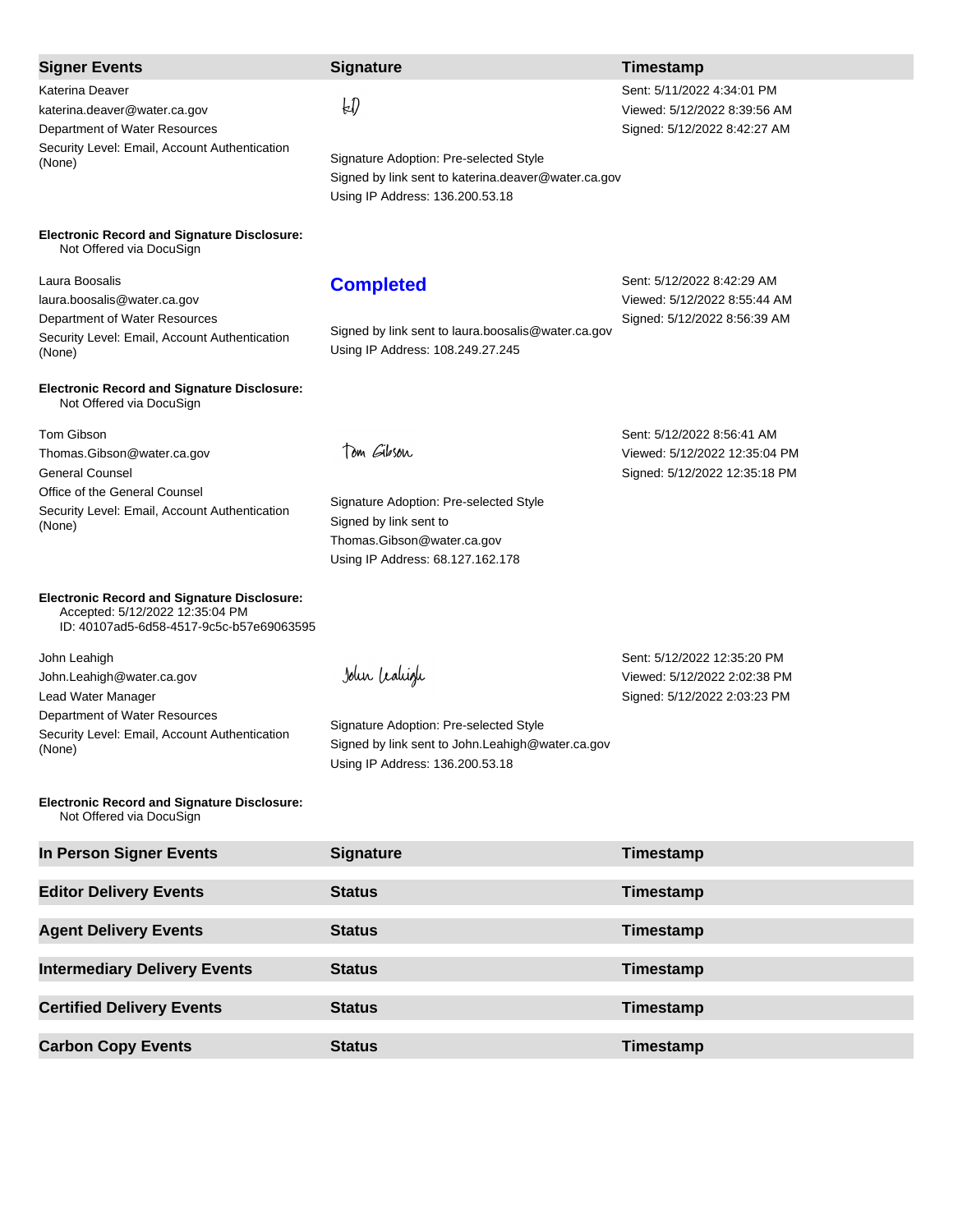| <b>Carbon Copy Events</b>                                                                                                                                                                                                                                     | <b>Status</b>    | Timestamp                  |
|---------------------------------------------------------------------------------------------------------------------------------------------------------------------------------------------------------------------------------------------------------------|------------------|----------------------------|
| James Edwards<br>james.edwards@water.ca.gov<br>Senior Engineer, Water Resources<br>Department of Water Resources<br>Security Level: Email, Account Authentication<br>(None)<br><b>Electronic Record and Signature Disclosure:</b><br>Not Offered via DocuSign | <b>COPIED</b>    | Sent: 5/12/2022 2:03:24 PM |
| <b>WOEM Support Staff</b><br>woemadmin@water.ca.gov<br>Department of Water Resources<br>Security Level: Email, Account Authentication<br>(None)<br><b>Electronic Record and Signature Disclosure:</b><br>Not Offered via DocuSign                             | <b>COPIED</b>    | Sent: 5/12/2022 2:03:24 PM |
| <b>Witness Events</b>                                                                                                                                                                                                                                         | <b>Signature</b> | Timestamp                  |
| <b>Notary Events</b>                                                                                                                                                                                                                                          | <b>Signature</b> | Timestamp                  |
| <b>Envelope Summary Events</b>                                                                                                                                                                                                                                | <b>Status</b>    | <b>Timestamps</b>          |
| <b>Envelope Sent</b>                                                                                                                                                                                                                                          | Hashed/Encrypted | 4/18/2022 3:05:55 PM       |
| <b>Certified Delivered</b>                                                                                                                                                                                                                                    | Security Checked | 5/12/2022 2:02:38 PM       |
| <b>Signing Complete</b>                                                                                                                                                                                                                                       | Security Checked | 5/12/2022 2:03:23 PM       |
| Completed                                                                                                                                                                                                                                                     | Security Checked | 5/12/2022 2:03:25 PM       |
| <b>Payment Events</b>                                                                                                                                                                                                                                         | <b>Status</b>    | <b>Timestamps</b>          |

**Electronic Record and Signature Disclosure**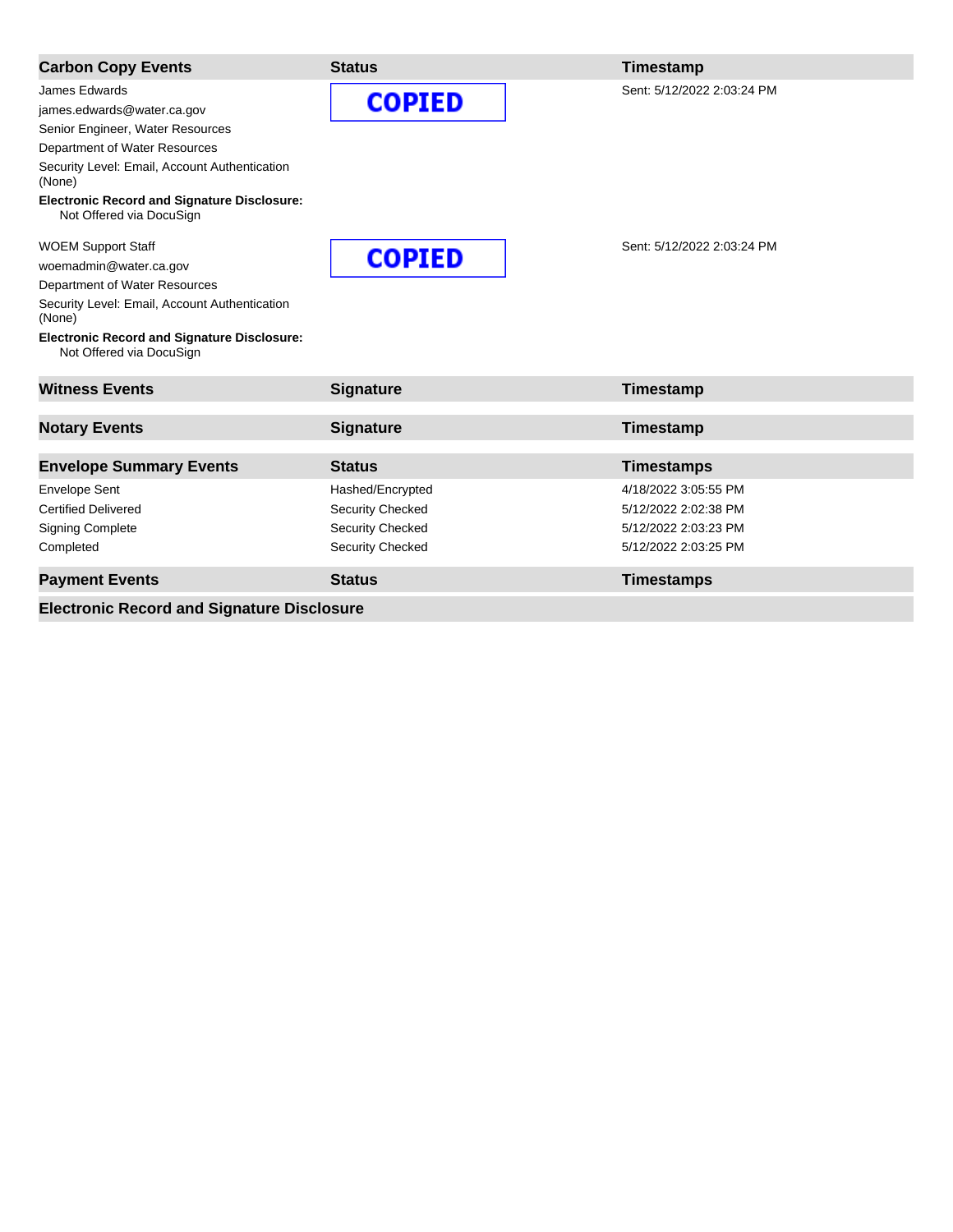## **ELECTRONIC RECORD AND SIGNATURE DISCLOSURE**

From time to time, Department of Water Resources (we, us or Company) may be required by law to provide to you certain written notices or disclosures. Described below are the terms and conditions for providing to you such notices and disclosures electronically through your DocuSign, Inc. (DocuSign) Express user account. Please read the information below carefully and thoroughly, and if you can access this information electronically to your satisfaction and agree to these terms and conditions, please confirm your agreement by clicking the 'I agree' button at the bottom of this document.

#### **Getting paper copies**

At any time, you may request from us a paper copy of any record provided or made available electronically to you by us. For such copies, as long as you are an authorized user of the DocuSign system you will have the ability to download and print any documents we send to you through your DocuSign user account for a limited period of time (usually 30 days) after such documents are first sent to you. After such time, if you wish for us to send you paper copies of any such documents from our office to you, you will be charged a \$0.00 per-page fee. You may request delivery of such paper copies from us by following the procedure described below.

## **Withdrawing your consent**

If you decide to receive notices and disclosures from us electronically, you may at any time change your mind and tell us that thereafter you want to receive required notices and disclosures only in paper format. How you must inform us of your decision to receive future notices and disclosure in paper format and withdraw your consent to receive notices and disclosures electronically is described below.

#### **Consequences of changing your mind**

If you elect to receive required notices and disclosures only in paper format, it will slow the speed at which we can complete certain steps in transactions with you and delivering services to you because we will need first to send the required notices or disclosures to you in paper format, and then wait until we receive back from you your acknowledgment of your receipt of such paper notices or disclosures. To indicate to us that you are changing your mind, you must withdraw your consent using the DocuSign 'Withdraw Consent' form on the signing page of your DocuSign account. This will indicate to us that you have withdrawn your consent to receive required notices and disclosures electronically from us and you will no longer be able to use your DocuSign Express user account to receive required notices and consents electronically from us or to sign electronically documents from us.

#### **All notices and disclosures will be sent to you electronically**

Unless you tell us otherwise in accordance with the procedures described herein, we will provide electronically to you through your DocuSign user account all required notices, disclosures, authorizations, acknowledgements, and other documents that are required to be provided or made available to you during the course of our relationship with you. To reduce the chance of you inadvertently not receiving any notice or disclosure, we prefer to provide all of the required notices and disclosures to you by the same method and to the same address that you have given us. Thus, you can receive all the disclosures and notices electronically or in paper format through the paper mail delivery system. If you do not agree with this process, please let us know as described below. Please also see the paragraph immediately above that describes the consequences of your electing not to receive delivery of the notices and disclosures electronically from us.

#### **How to contact Department of Water Resources:**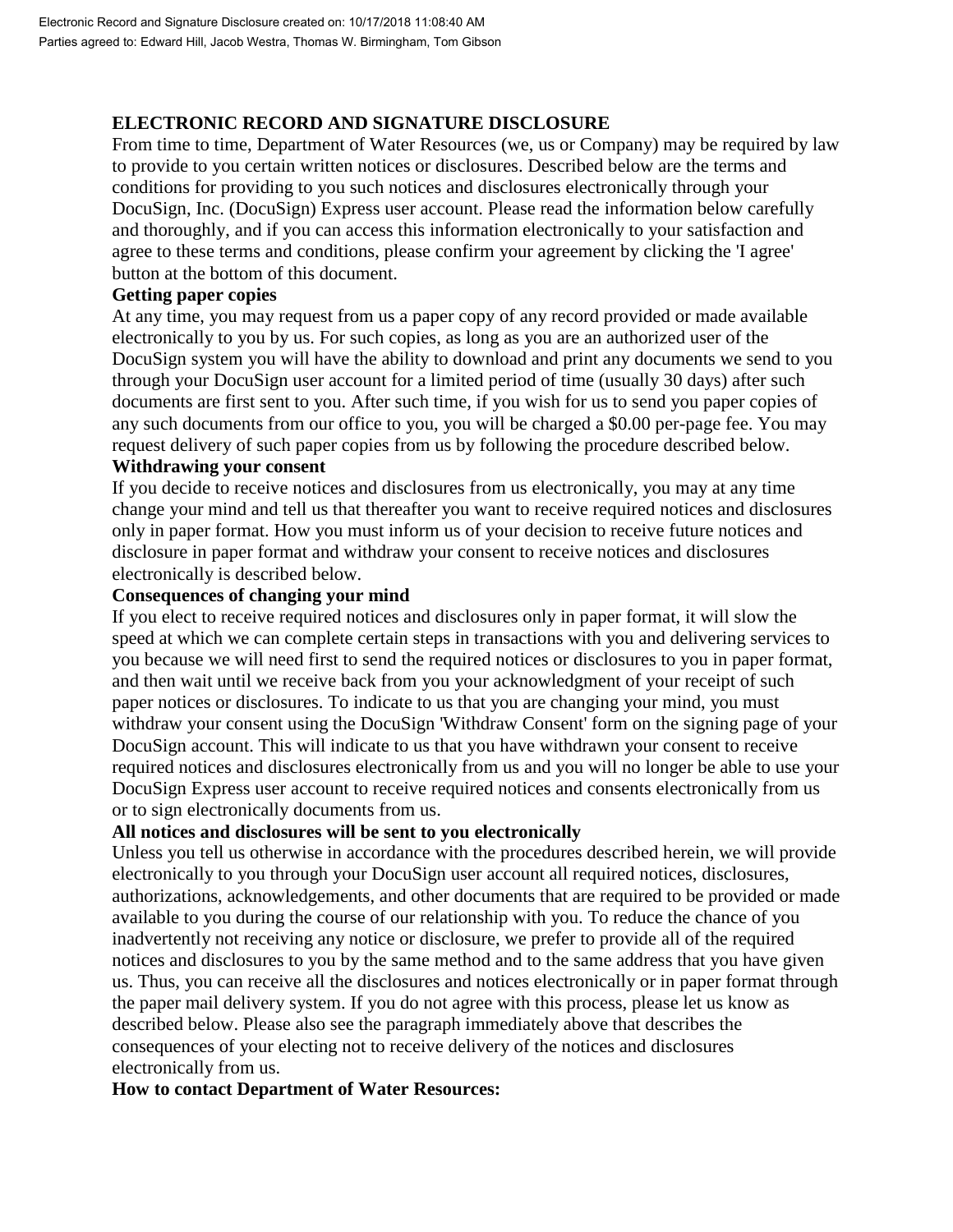You may contact us to let us know of your changes as to how we may contact you electronically, to request paper copies of certain information from us, and to withdraw your prior consent to receive notices and disclosures electronically as follows: To contact us by phone call: (916) 653-5791 To contact us by paper mail, please send correspondence to: Department of Water Resources P.O. Box 942836 Sacramento, CA 95236-0001

#### **To advise Department of Water Resources of your new e-mail address**

To let us know of a change in your e-mail address where we should send notices and disclosures electronically to you, you must send an email message to us at don.davis@water.ca.gov and in the body of such request you must state: your previous e-mail address, your new e-mail address. We do not require any other information from you to change your email address..

In addition, you must notify DocuSign, Inc to arrange for your new email address to be reflected in your DocuSign account by following the process for changing e-mail in DocuSign.

#### **To request paper copies from Department of Water Resources**

To request delivery from us of paper copies of the notices and disclosures previously provided by us to you electronically, you must send us an e-mail to don.davisi@water.ca.gov and in the body of such request you must state your e-mail address, full name, US Postal address, and telephone number. We will bill you for any fees at that time, if any.

## **To withdraw your consent with Department of Water Resources**

To inform us that you no longer want to receive future notices and disclosures in electronic format you may:

i. decline to sign a document from within your DocuSign account, and on the subsequent page, select the check-box indicating you wish to withdraw your consent, or you may;

ii. send us an e-mail to and in the body of such request you must state your e-mail, full name, IS Postal Address, telephone number, and account number. We do not need any other information from you to withdraw consent.. The consequences of your withdrawing consent for online documents will be that transactions may take a longer time to process..

| <b>Operating Systems:</b>  | Windows2000? or WindowsXP?                                           |
|----------------------------|----------------------------------------------------------------------|
| Browsers (for<br>SENDERS): | Internet Explorer 6.0? or above                                      |
| Browsers (for<br>SIGNERS): | Internet Explorer 6.0?, Mozilla FireFox 1.0, NetScape 7.2 (or above) |
| Email:                     | Access to a valid email account                                      |

#### **Required hardware and software**